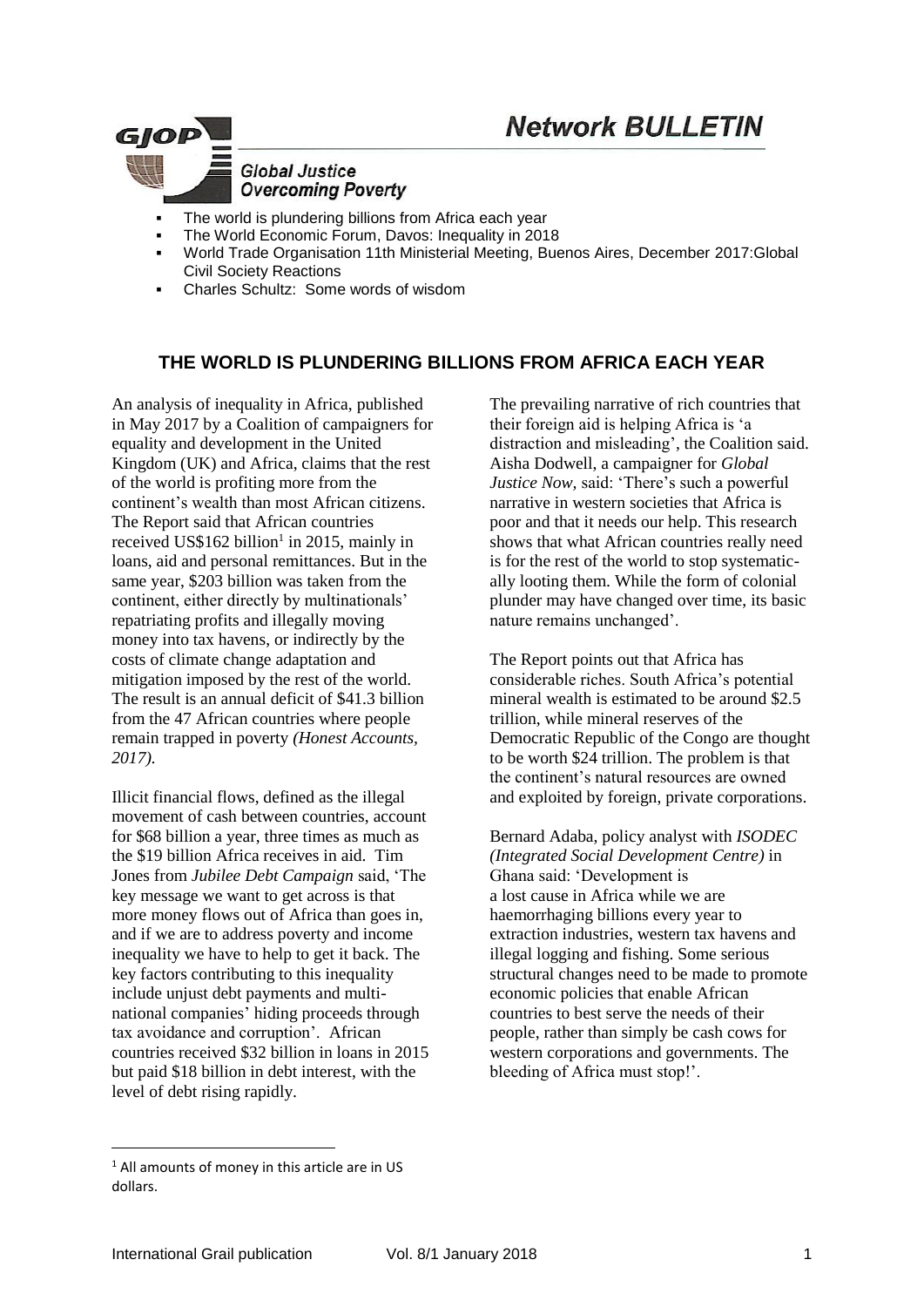The coalition of campaigners, including *Jubilee Debt Campaign, Health Poverty Action*, and *Uganda Debt Network*, said that those claiming to help Africa 'need to rethink their role'. They singled out the British government as bearing special responsibility because of its position as the head of a network of overseas tax havens. Dr Jason Hickel, an economic anthropologist at the London School of Economics agreed that the prevailing view of foreign aid was skewed. Hickel said: 'One of the many problems with the aid narrative is that it leads the public to believe that rich countries are helping developing countries, but that narrative skews the often extractive relationship that exists between rich and poor countries'. A key issue, he said, was illicit financial flows via multinational corporations to overseas tax havens. 'Britain has a

direct responsibility to fix the problem if it wants to claim to care about international poverty at all'.

The Report makes serious recommendations including:

- preventing companies with subsidiaries based in tax havens from operating in African countries;
- transforming aid into a process that genuinely benefits the continent; and
- reconfiguring aid from a system of voluntary donations to one of repatriation for damage caused.

*Source: Karen McVeigh, 'The World is plundering Africa's wealth of billions of dollars', Guardian, May 24, 2017, slightly edited by Mary Boyd.*

## **THE WORLD ECONOMIC FORUM, DAVOS - INEQUALITY IN 2018**

It is worth pondering the sobering realities surrounding the World Economic Forum (WEF). This Summit, founded by German economist, Klaus Schwab, in 1972, was formerly known as the European Management Forum. It changed its name to the WEF in 1987 and now involves about 2,500 participants – heads of states, the super-rich and some non-government organisations. The cost of participation per delegate is estimated at Canadian \$40,000. (A hamburger costs \$70.00!)

Thanks to Oxfam`s briefing paper*, Reward Work, Not Wealth,* released on January 22 as the WEF began, we know that a handful of people own most of the world's wealth and they continue to grow richer. According to the paper, last year saw the biggest increase in billionaires in history – a new one every 2 days bringing the total to 1,810, 82% of whom are men. Their income increased over the past year by \$762 billion, a sum that could wipe out extreme poverty in the world 7 times over.

Eight men now own the same amount of wealth as the poorest half of the world. Many super-rich attend the WEF. Winnie Byanyima of Oxfam<sup>2</sup> claims they are not listening to anybody. She told Al Jazeera, 'I'm afraid my message is almost mainstream, that I sound like I am part of a choir. I bet nearly every politician and industry leader I meet in Davos this week will talk the talk about the evils of inequality and be very eloquent and sound believable too.' According to Byanyima 'they can't deny, minimize or justify 2018 levels of global inequality'.

The super-rich live in arrogance and wealth, aware and knowledgeable of the analysis of the problems of neo-liberalism. They simply don't pay attention. Why should they? Heads of state come to Davos to `talk shop', to invite the super-rich and their corporations to invest in their countries. It doesn't seem to matter that corporations, because they increasingly work for the rich, squeeze their workers and producers, pay as little tax as possible, put their money in offshore tax havens and return

1

<sup>2</sup> Winnie Byanyina, Al Jazeera Opinion/Poverty & Development*, How Can We Bridge the Widening Global Inequality Gap?* January 23, 2018.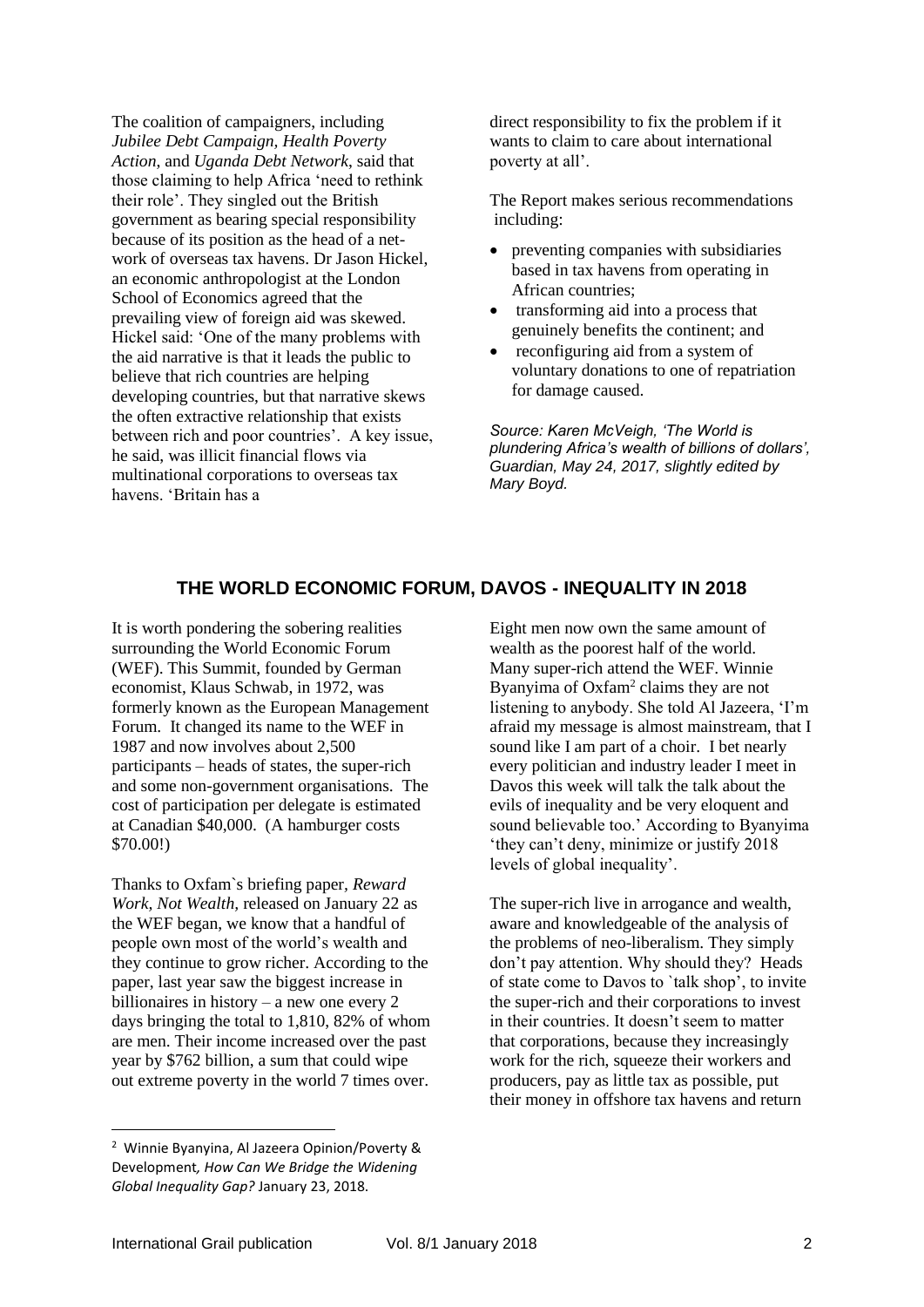as much profit as possible to their shareholders. The lowest paid workers in the most precarious situations are typically women and girls. Kenya loses US\$1.1 billion every year in tax exemptions to corporations – nearly twice its health budget. Like the super-rich, few heads of state listen to the voices of those calling for a restructured economy that would better serve humankind.<sup>3</sup>

*Reward Work, Not Wealth* is all about the inequality gap. It contains more revealing and startling information than ever, thanks to new technologies that make it easier to dig out the facts. The statistics are staggering. The Report notes that there has been no improvement in the inequality gap over the past year. People are losing their lands and livelihoods as fast as ever, and people are still working for poverty wages in increasingly exploitative and abusive jobs. For example, there are women working in factory lines and having to wear 'nappies' because they aren't allowed toilet breaks. These practices enable the top 1% to pocket

82% of the wealth the world creates, while the bottom half of humanity gets none of the new wealth. The market economy assures this.

Winnie Byanyima explains that none of this moves the elite because 'they don't feel their cozy system is threatened enough'. Over the next 20 years, 500 of these people will hand over US\$2.1 trillion to their heirs – a sum larger than the GDP of India, a country of 1.3 billion people. Between 1988 and 2011, the incomes of the richest 1% increased 182 times, while the income of the poorest 10% of people increased by less than \$3 a year. The Chief Executive Officers (CEOs) in the Forbes top 100<sup>4</sup> earn as much in a year as 20,000 people working in garment factories in Bangladesh. Thomas Piketty`s research reveals that, in the USA over the last 30 years, the growth in the incomes of the bottom 50% has been zero, whereas incomes of the top 1% have grown 300%.

*Sources: Mary Boyd based on sources cited in the footnotes.*

## **WORLD TRADE ORGANISATION MEETING, BUENOS AIRES, DECEMBER 2017 GLOBAL CIVIL SOCIETY REACTIONS**

In the last GJOP Bulletin (Nov. 2017) we alerted you to this World Trade Organisation (WTO) meeting and to the fact that wealthy countries and corporations wanted to introduce into the Organisation's future operations some new rules that would be highly beneficial to them. Here are some reactions to the meeting from NGO networks around the world. The International Grail through the Justice and Trade Agreements Network and Grail groups and individuals at the national and local level are active in various such civil society movements and organisations**. Here we have further evidence of how so-called 'free trade' agreements contribute to the vast inequalities in our world.**

The WTO 11th formal meeting of Trade Ministers in Buenos Aires concluded without a formal statement. This demonstrates the deep divide between poorer countries, who have been demanding for several years that WTO members deliver on their promises to address outstanding development issues, and richer economies, that want to leave those promises behind and move on with negotiating rules of commercial interest to them.

Nick Dearden (*Global Justice Now*, United Kingdom) commented: 'The collapse of the WTO Ministerial was the best outcome possible, given the position of rich countries at this week's summit. We criticise the continued intransigence of rich countries who

1

<sup>3</sup> Deborah Hardoon, Sophia Ayele and Ricardo Fuentes, Oxfam International, *An Economy for the 1%,* January 18, 2016.

<sup>4</sup> *The World's Billionaires* is an annual ranking by documented [net worth](https://en.wikipedia.org/wiki/Net_worth) of the world's wealthiest [billionaires](https://en.wikipedia.org/wiki/Billionaire), compiled and published each March

by the [American](https://en.wikipedia.org/wiki/United_States) business magazine, *[Forbes](https://en.wikipedia.org/wiki/Forbes)*. The total net worth is cited in US dollars, based on their documented assets and accounting for debt. [Royalty](https://en.wikipedia.org/wiki/Royal_family) and [dictators](https://en.wikipedia.org/wiki/Dictator) whose wealth comes from their positions are excluded from these lists.